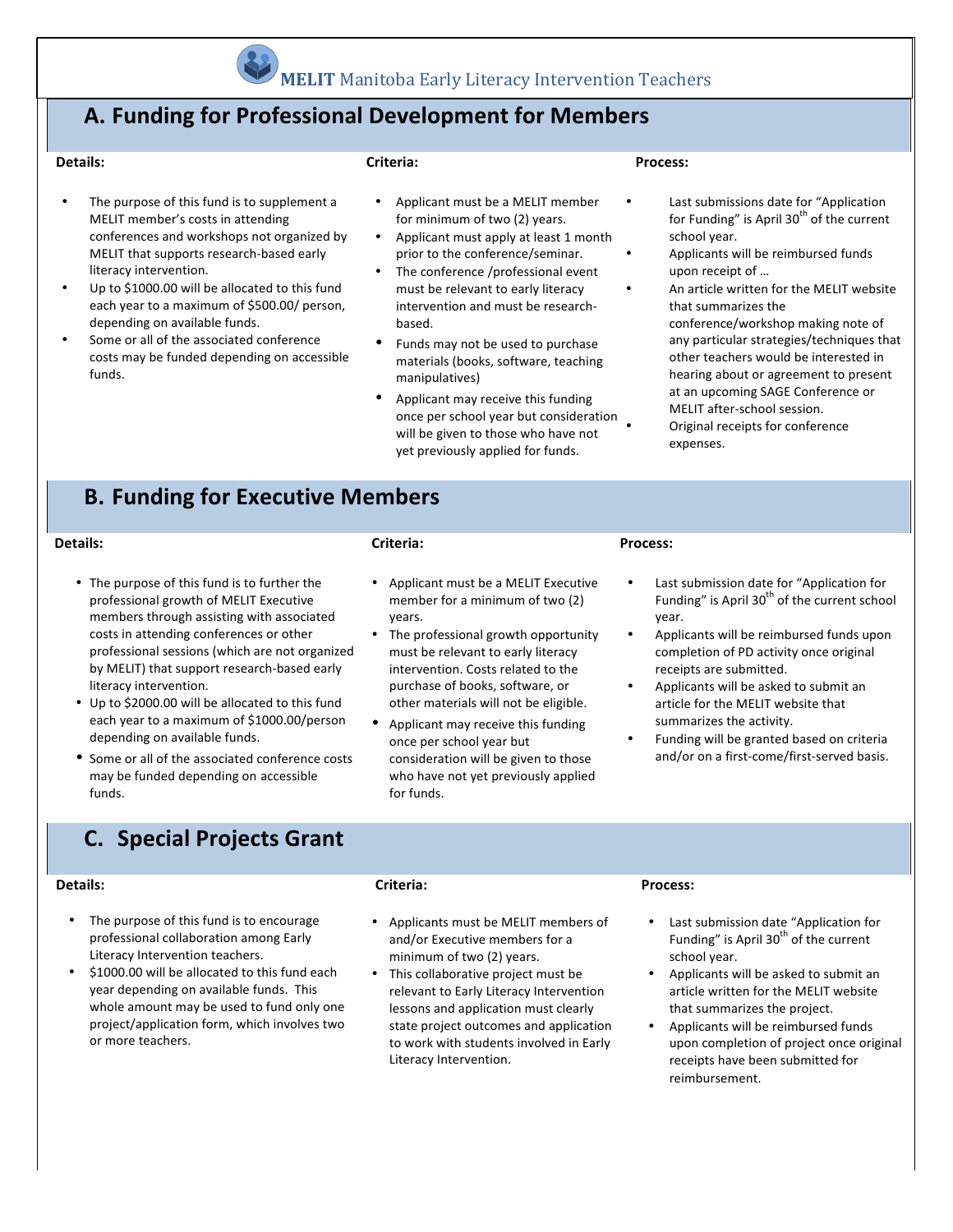# **MEMBERS AND EXECUTIVE MEMBERS GRANT APPLICATION**

| Are you a current member of MELIT? $\bigcirc$ Yes $\bigcirc$ No                                                                                                               |                                 |                                                                                                          |
|-------------------------------------------------------------------------------------------------------------------------------------------------------------------------------|---------------------------------|----------------------------------------------------------------------------------------------------------|
| How long have you been a MELIT member? $\bigcirc$ New $\bigcirc$ 2-3 years $\bigcirc$ 4+ years                                                                                |                                 |                                                                                                          |
| Are you currently on the MELIT Executive committee? $\bigcirc$ Yes $\bigcirc$ No                                                                                              |                                 |                                                                                                          |
| From which fund are you applying: $\bigcirc$ Funding for PD for Members                                                                                                       |                                 |                                                                                                          |
|                                                                                                                                                                               | ◯ Funding for Executive Members |                                                                                                          |
|                                                                                                                                                                               |                                 | $\bigcirc$ Funding for a Special Project (Please complete 2 <sup>nd</sup> page of this application form) |
| <b>Conference Information:</b>                                                                                                                                                |                                 |                                                                                                          |
|                                                                                                                                                                               |                                 |                                                                                                          |
|                                                                                                                                                                               |                                 |                                                                                                          |
| Date:                                                                                                                                                                         |                                 |                                                                                                          |
| How does this session relate to early literacy intervention?<br>The matter of the contract of the contract of the contract of the contract of the contract of the contract of |                                 |                                                                                                          |
|                                                                                                                                                                               |                                 |                                                                                                          |
|                                                                                                                                                                               |                                 |                                                                                                          |
|                                                                                                                                                                               |                                 |                                                                                                          |
| Are you applying to receive funds from any other organization? If so, from whom and how much?                                                                                 |                                 |                                                                                                          |
|                                                                                                                                                                               |                                 |                                                                                                          |
|                                                                                                                                                                               |                                 |                                                                                                          |
| Applicant's Name Printed                                                                                                                                                      | Applicant's signature           | Date<br>(Page 1)                                                                                         |